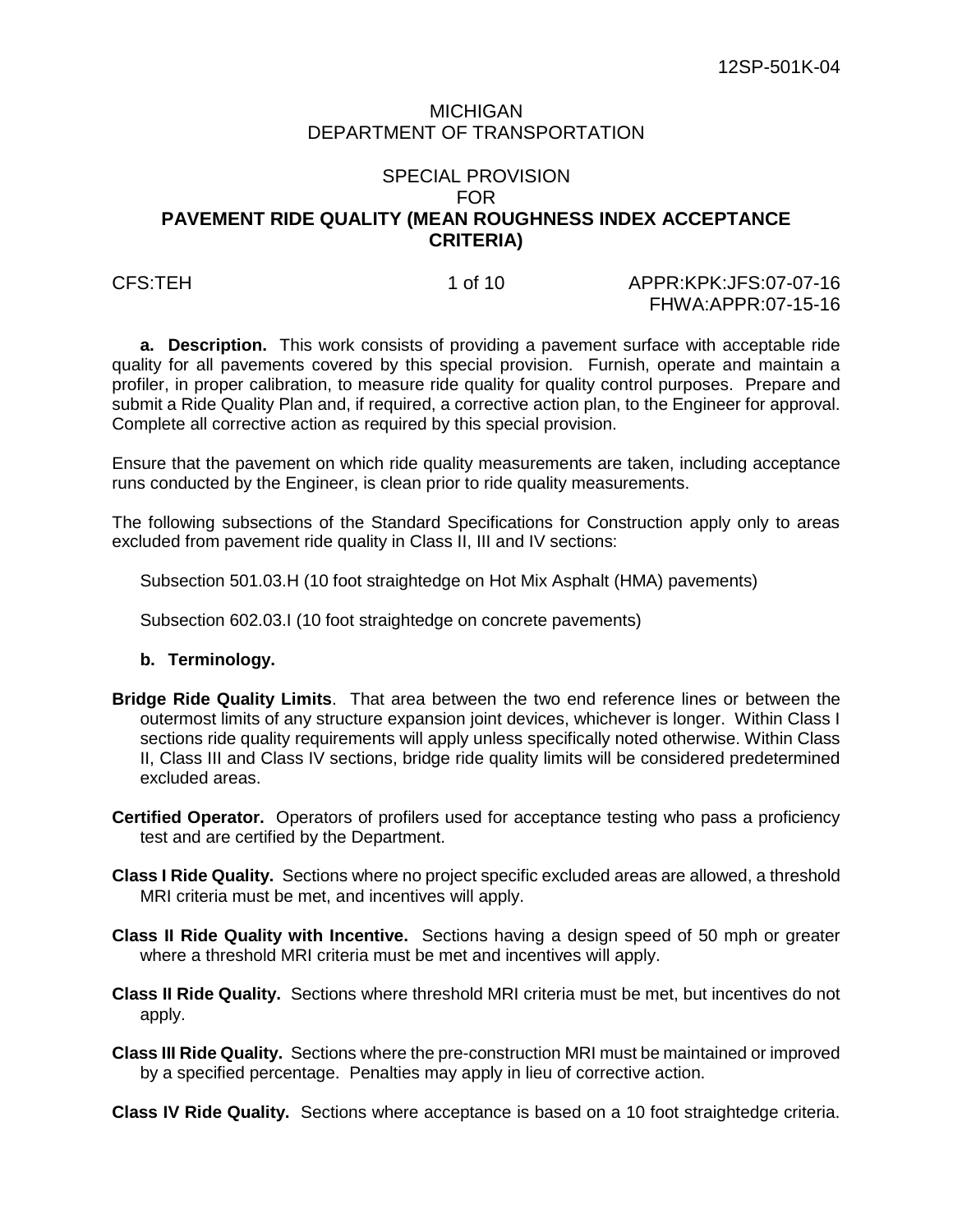Incentives and penalties do not apply.

- **Contractor Quality Control Run.** Informational run(s) made by the Contractor to determine ride quality acceptability, need for corrective action, or need for a process change. Also includes runs made after corrective action to determine if corrective action has been sufficient.
- **Correction Areas.** Areas of the pavement which exceed any of the correction limits for ride quality as defined in Table 1 or Table 2 as applicable.
- **Course.** A layer of a particular bituminous mixture, paved in one or more lifts.
- **Equipment Validation Section.** Equipment Validation Sections are established throughout the state with a minimum of one in each MDOT Region. The Engineer determines a reference MRI value for each validation site based on the mean of 10 runs taken with Department owned or provided equipment. The standard deviation of the 10 runs is also calculated.
- **International Roughness Index (IRI).** A statistic used to determine the amount of roughness in a measured longitudinal profile. The IRI is computed from a single longitudinal profile using a quarter-car simulation as described in the paper "On the Calculation of International Roughness Index from Longitudinal Road Profile" (Sayers 1995). The IRI is reported as described in *ASTM E 1926*.
- **Mean Roughness Index (MRI).** A number calculated by averaging the IRI values from the two wheel path profiles.
- **Predetermined Excluded Areas.** Areas of pavement within the project where this Pavement Ride Quality special provision does not apply. Straightedge requirements of subsection 501.03.H or 602.03.I of the Standard Specifications for Construction will apply. Predetermined excluded areas include:
	- Ramps other than freeway-to-freeway ramps
	- All ramp tapers
	- Shoulders
	- Railroad crossings
	- Designated QC/QA loose material sampling areas on the wearing course of HMA pavement projects within Class II, Class III and Class IV sections only. This will not include areas where informational samples are taken by the Contractor for other purposes
- **Profile.** The elevation of a pavement along a line parallel to the centerline of the pavement. Also defined as a two dimensional plot of the elevation of a pavement, taken in a longitudinal direction, and drawn to scale. Profiles are measured separately along each wheel path of a lane.
- **Profiler.** In general, a device that measures the elevation of a pavement and creates a profile. In particular, a device that meets the requirements for a General Motors type rapid travel profiler, as stated in *MTM 726 - Michigan Test Method for Determining Ride Quality Using a GM Type Rapid Travel Profilometer*.
- **Project Specific Excluded Areas.** Pavement areas identified in the approved ride quality plan where this Pavement Ride Quality special provision does not apply. Straightedge requirements will apply. No project specific excluded areas will be considered within Class I Ride Quality sections of the project.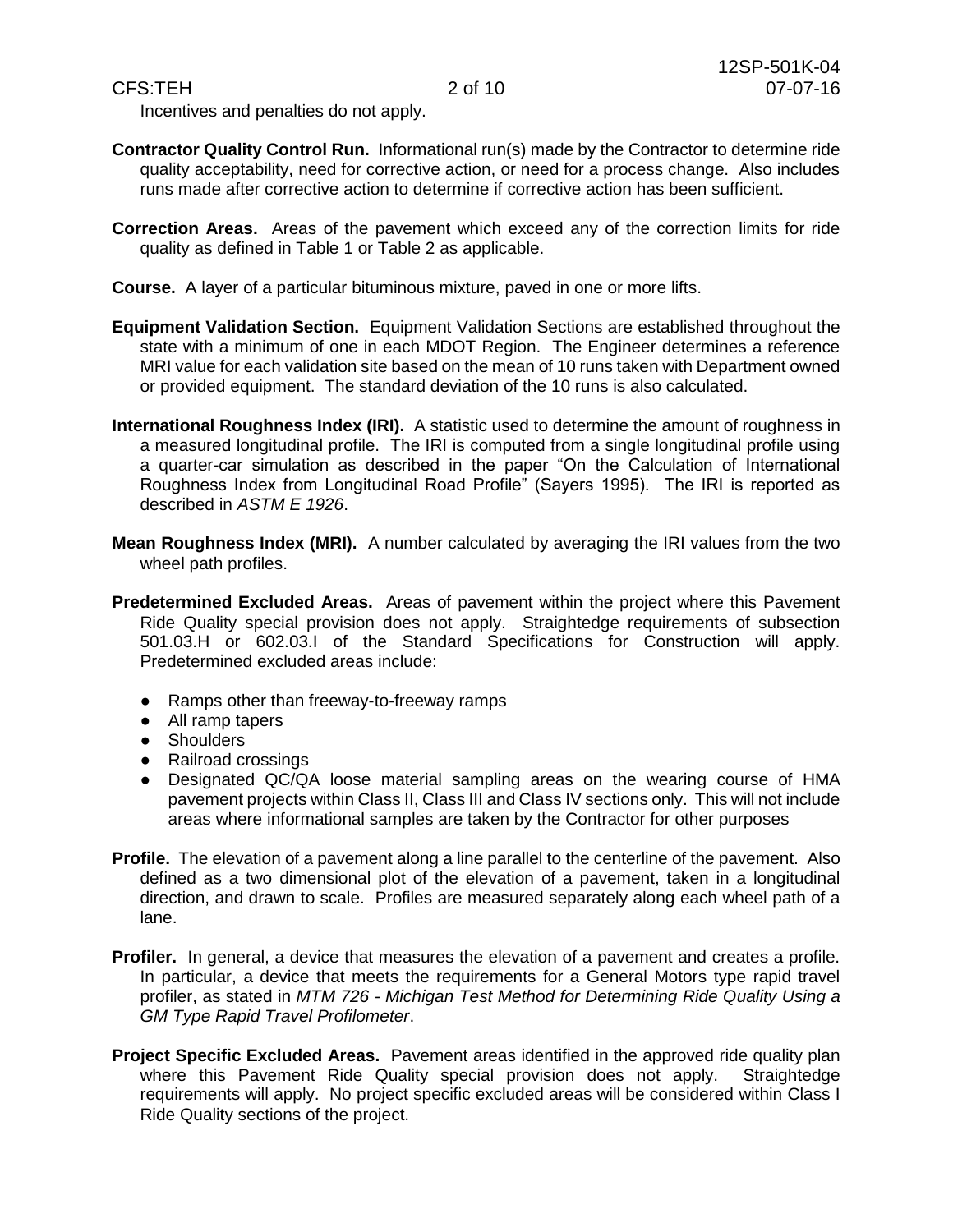- **Ride Point of Beginning.** Ride Point of Beginning will be 20 feet after the start of the new pavement surface.
- **Ride Point of Ending.** Ride Point of Ending will be 20 feet before the end of the new pavement surface.
- **Ride Quality Equipment Certification.** A process managed by the Department to assure that ride quality measuring equipment are capable of measuring ride quality to the standards established in *MTM 730 - Michigan Test Method for Certification of Profilometers.*
- **Ride Quality Measurement Area.** The traveled way, collector distributor roadways, freeway to freeway ramps, and other areas as shown on the plans.
- **Section.** A portion of a project which has a single class of ride quality assigned to it. Section beginning and section ending points will be defined in the Special Provision for Ride Quality Limits contained in the contract.
- Segment. For ride quality reporting purposes, each lane of each section will be subdivided into segments. A full segment is 0.1 miles long while a partial segment is less than 0.1 miles long.

**Wheel Path**. Longitudinal locations 3 feet from each edge of a lane.

**c. Ride Quality Plan.** Submit a written Ride Quality Plan to the Engineer for approval a minimum of 14 calendar days prior to the start of paving operations. The Engineer will submit the Plan to the Pavement Evaluation Group at Construction Field Services for concurrent review and to coordinate ride quality acceptance testing. Do not begin paving operations before acceptance of the Ride Quality Plan by the Engineer. The Engineer will notify the Contractor in writing of approval, or any objections to the Plan, within 14 calendar days of receipt of the Plan.

Include the following minimum details in the Ride Quality Plan:

1. Equipment used to measure ride quality on the project for quality control.

2. Proposed project specific excluded areas (see Section d of this special provision). Use the form "Proposed Ride Quality Excluded Areas" (MDOT Form 1978).

- 3. Method(s) to correct surface irregularities.
- 4. Correction layout method.

5. Anticipated ride quality measurement schedule for acceptance testing, including how project staging will affect Department access to the completed pavement.

6. Predetermined excluded areas that apply to this project.

**d. Project Specific Excluded Areas.** Propose for exclusion, from Class II, III and IV ride quality sections, circumstances or physical features that will substantially hinder the ability to achieve ride quality. Identify these proposed areas in the Ride Quality Plan. The Engineer has the right to accept or reject each proposed project specific excluded area. Project Specific Excluded Areas may include, but are not limited to, the following for freeway and non-freeway projects: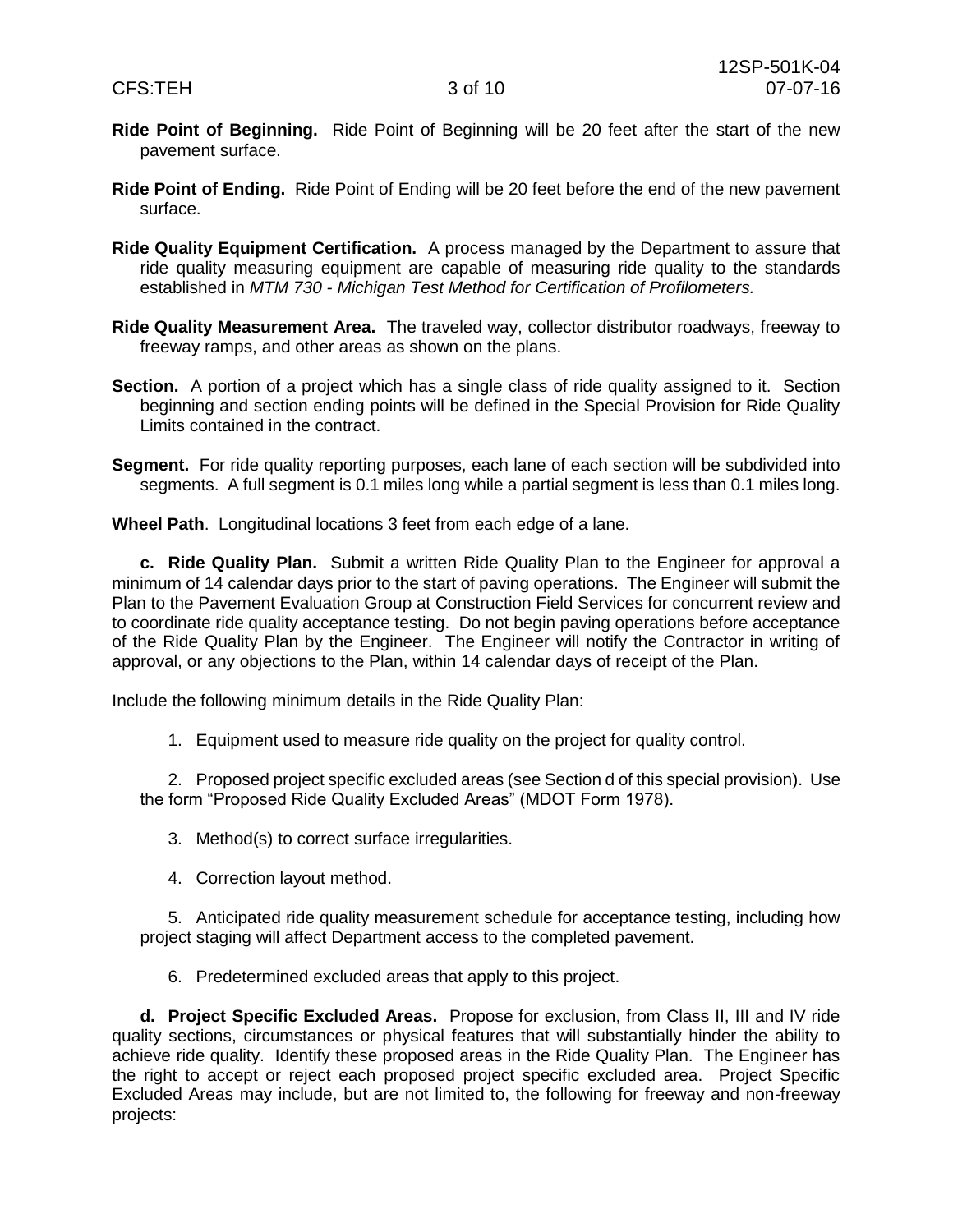1. Freeway Pavements. Areas where the constructed pavement must match grades of an existing feature (e.g. curb and gutter or an existing lane that will not be overlaid).

2. Non-Freeway Pavements.

A. Areas where the constructed pavement must match grades of an existing feature (e.g. curb and gutter, or an existing lane that will not be overlaid).

B. Major at-grade intersections with part width or staged construction (where traffic flow is maintained during construction) may be considered for exclusion if listed as such in the ride quality plan. The excluded area will extend between the approach and departure spring points of the intersection.

C. In general, areas surrounding existing utility and drainage structures may be designated as excluded areas.

D. In general, pavement gapped areas may be designated as excluded areas.

3. Bridge Decks (as defined by the Bridge Ride Quality Limits). For bridge decks included in Class I sections, no exclusions will be considered.

Project specific excluded areas will not be considered for Class I Ride Quality sections.

**e. Contractor Quality Control Runs.** Test in accordance with *MTM 726*. If the equipment used to measure ride quality excludes a given distance at the beginning and end of each run, account for this when marking the actual starting and stopping locations.

For any HMA project with 2 or more lifts, take quality control runs on both the leveling and top courses.

**f. Corrective Action Requirements.** Take initial corrective action to address all surface irregularities (bumps or dips) on any leveling course that exceed 0.5 inches in 25 feet.

Take corrective action to address all surface irregularities (bumps or dips) as defined in Table 1 or Table 2 prior to the ride quality acceptance runs on the final riding surface.

Use quality control measurements to locate surface irregularities. Examine the California profilograph type plot with the Engineer to identify surface irregularities following the guidance in *MTM 727* and field check the locations to verify that correction is justified. Alternate bump finding methods which utilize the ProVAL software may be considered by the Engineer, if agreed to by the Contractor. All quality control measurements are at Contractor's expense.

Submit a corrective action plan to the Engineer for approval. The Engineer must approve of the Contractor's corrective method prior to the Contractor starting corrective work. Any corrective action must meet the specifications for ride quality over the entire length of the segment. Replace, at no cost to the Department, any permanent pavement markings that are damaged or destroyed during surface correction activities. All proposed corrective action is at the Contractor's expense.

Use a profilograph or profiler to locate and mark all surface irregularities requiring correction. Correct all segments containing areas exceeding the corrective limits shown in Table 1 or Table 2.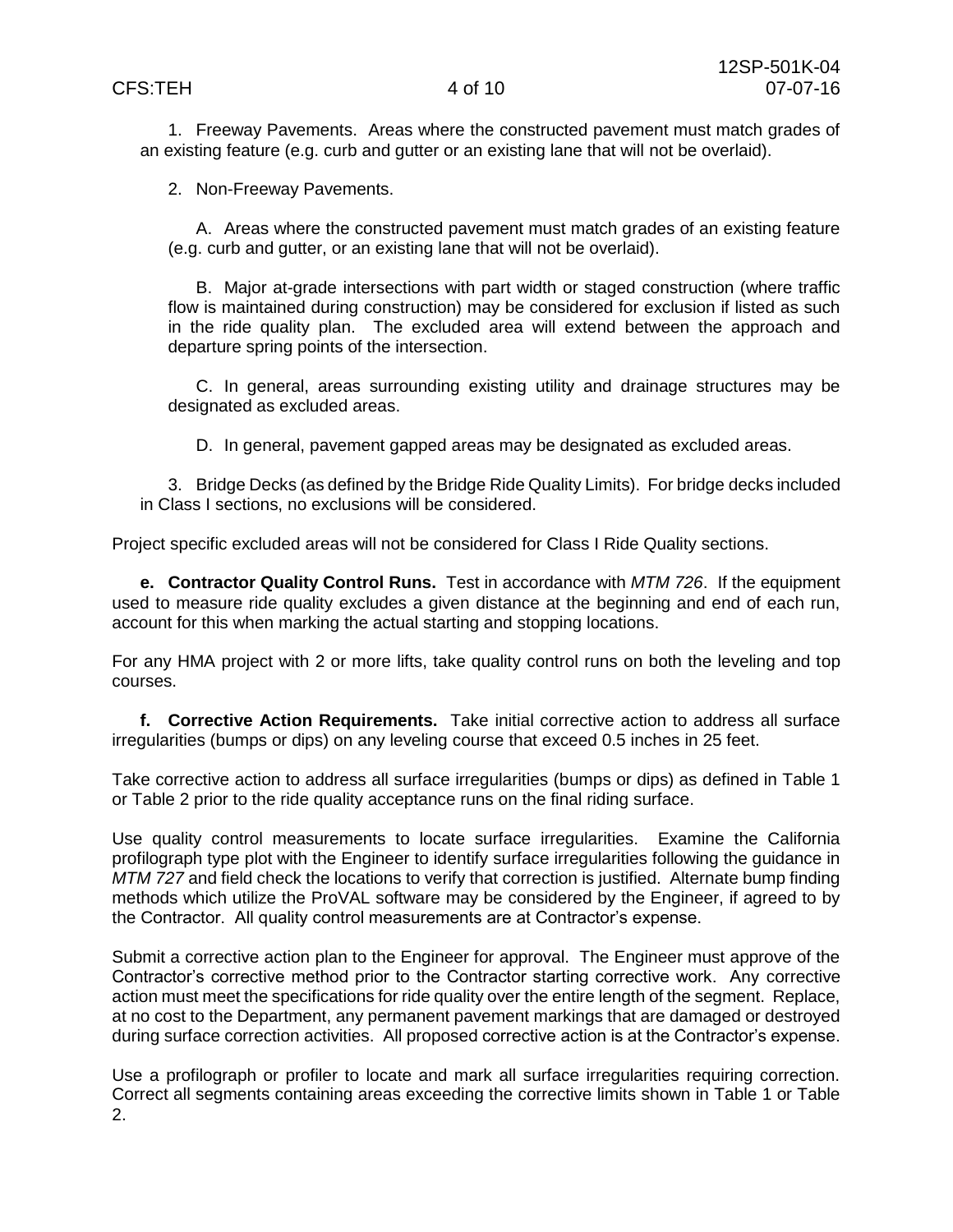Corrective action for Class I, II, III and IV sections must consist of the following methods:

1. For Concrete Pavement and Diamond Grinding Work Types. Diamond grind in accordance with subsections 603.03.A.4 and 603.03.C of the Standard Specifications for Construction. Do not impair surface drainage or create any areas that allow water to pond.

2. For All Other Work Types. Use one or a combination of the following methods:

A. Diamond grind the HMA surface in accordance with the requirements as stated in subsections 603.03.A.4 and 603.03.C of the Standard Specifications for Construction. Do not impair surface drainage or create any areas that allow water to pond

B. Fine Tooth Milling. Provide equipment that consistently mills the HMA surface in one or more passes to the required grade or cross section with the required uniform textured surface. Do not impair surface drainage or create any areas that allow water to pond. Use equipment that will not cause damage to the underlying surface of the pavement. To remove residue and excess water, provide vacuum equipment that extracts the milled material and excess water from the pavement and prevents dust from escaping into the air.

Provide machines equipped with the following:

- (1) Automatically controlled and activated cutting drums,
- (2) Grade reference and transverse slope control capabilities, and
- (3) Cutting drums with teeth spacing at a maximum 5/16 inch (8 mm).

Mill HMA pavement in the longitudinal direction beginning and ending at lines perpendicular to the pavement centerline. Ensure the milled surface has a mean texture depth of at least 0.03 inches, in accordance with *ASTM E 965*.

Construct a uniform transverse slope with no depressions or misalignment greater than 1/8 inch when checked with a 10-foot straightedge. Provide for cross slope drainage.

C. Remove and replace a minimum of 1.5 inches of HMA pavement surface one full lane width wide by the length required (a minimum of 100 feet).

D. Profile milling can be used for corrective action on leveling and base courses only.

For Class III pavements (all design speeds) that exceed the correction limits indicated in Table 1 or Table 2, the Engineer may assess penalties in accordance with Table 3 in lieu of corrective action.

Do not, under any circumstance, subject the pavement to an artificial heat source.

**g. Documentation of Ride Limits.** As part of the corrective action plan provide a list of approved excluded areas on the form "Proposed Ride Quality Excluded Areas" (MDOT form 1978) for each lane. Include the locations of any noted surface irregularities on new surfaces that the Engineer evaluated and agreed did not require correction.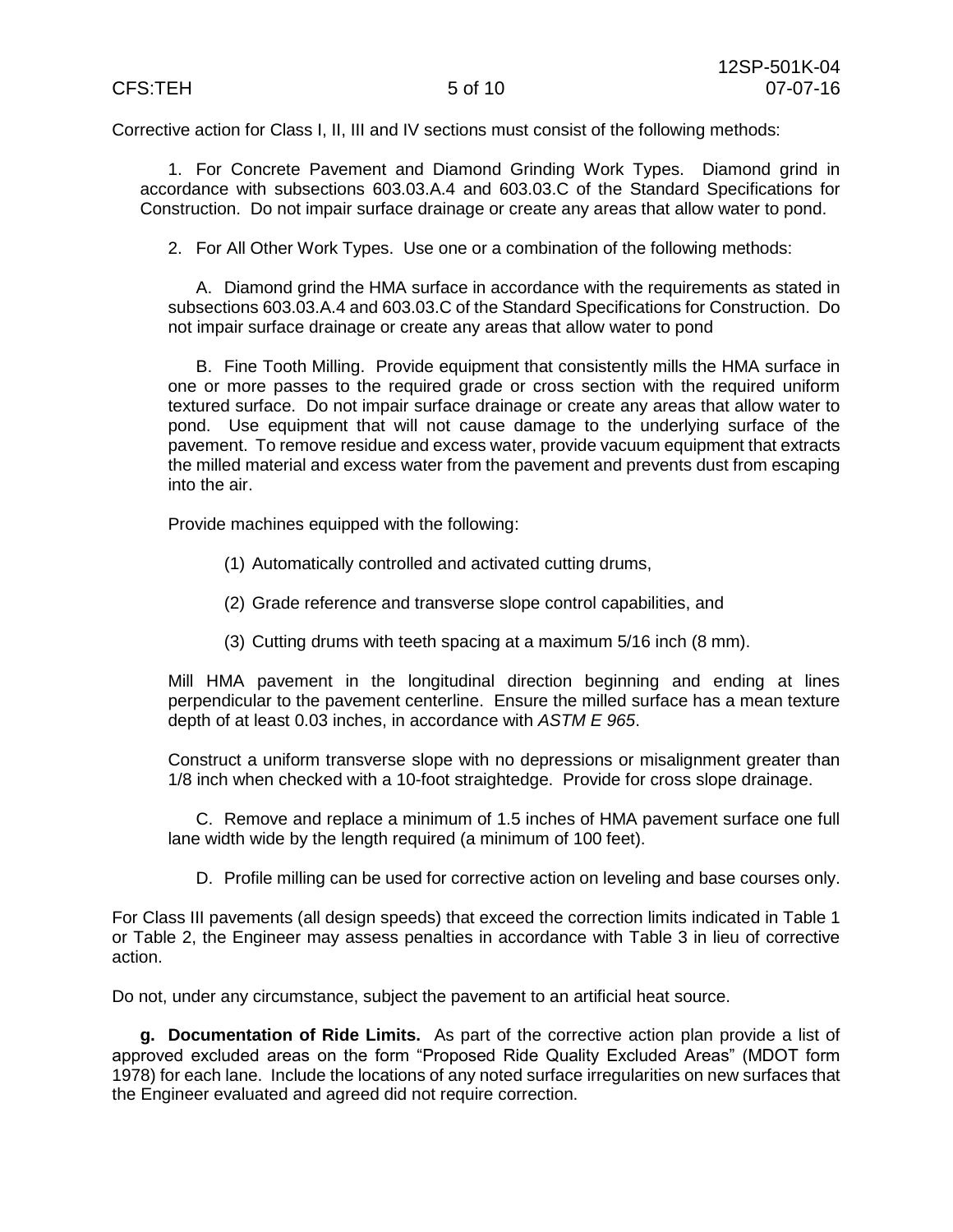**h. Ride Quality Acceptance.** The Engineer will take measurements for ride quality acceptance. Ride quality acceptance testing will be completed within 7 days of notification provided the following conditions are met: the entire length of the pavement (or an entire phase of a phased project) can be accessed and measured, the pavement is clean and clear of all obstructions for the entire length of a proposed run, and the Contractor has kept the Engineer informed of changes to the anticipated ride quality measurement schedule. It is the Engineer's responsibility to coordinate ride quality measurement with the appropriate MDOT personnel. The Engineer will determine pavement acceptance based on the selected method of measurement for the final MRI for each lane for the entire project length minus excluded areas. Each tenth-mile segment of pavement falling outside the acceptable range for ride quality will be removed and replaced or corrected at the Contractor's expense.

1. Unit of Measurement. Ride quality measurements will be calculated and reported by the Engineer as MRI. Calculations will be in accordance with *MTM 726*.

2. Project Layout. Acceptance runs will be laid out in one tenth-mile segments in the direction of travel starting at the section beginning point and ending at the section ending point. Distance measurement will be continuous through excluded areas. Segments that include an excluded area will be reported as partial segments. Project phasing will not affect project layout.

3. Measurement Means. One of the following methods will be selected by the Engineer at the time of approval of the Ride Quality Control Plan. Method B can only apply if agreed to by the Contractor:

A. The Engineer will provide and operate a certified profiler. Should discrepancies exist between the Department's acceptance measurement and the Contractor's quality control measurements, the Contractor may request that the segments of the project with discrepancies be tested for acceptance using method B.

B. The Engineer will provide a Certified Operator to operate the Contractor's certified profiler. The Contractor may require that their employee drive the vehicle the profiler is mounted on, but the Engineer must be in total control of the profile measurement and analysis.

4. Equipment Validation. For each day that acceptance measurements are taken, the Engineer will verify that the profiler passes all daily checks as outlined in *MTM 726*. In addition, for each day that acceptance measurements are taken using Contractor provided equipment, the Engineer will use one of the following three methods to validate the profiler operation:

A. Measure a nearby Equipment Validation Section. One run will be made with the Contractor's profiler and the shape of California-type profilograph plot must visually match valid plots previously obtained by Department owned or provided equipment. In addition, the MRI value obtained by the Contractor's profiler must be within two standard deviations of the Department's previously determined reference value, using the Department's previously determined standard deviation.

B. When acceptance measurements are taken on consecutive days, re-measure a one tenth-mile long portion of the previous day's acceptance runs. Method A or C must have been used to validate equipment operation on the first day of acceptance testing. One run will be made and the graphical representation of the profile (for example, a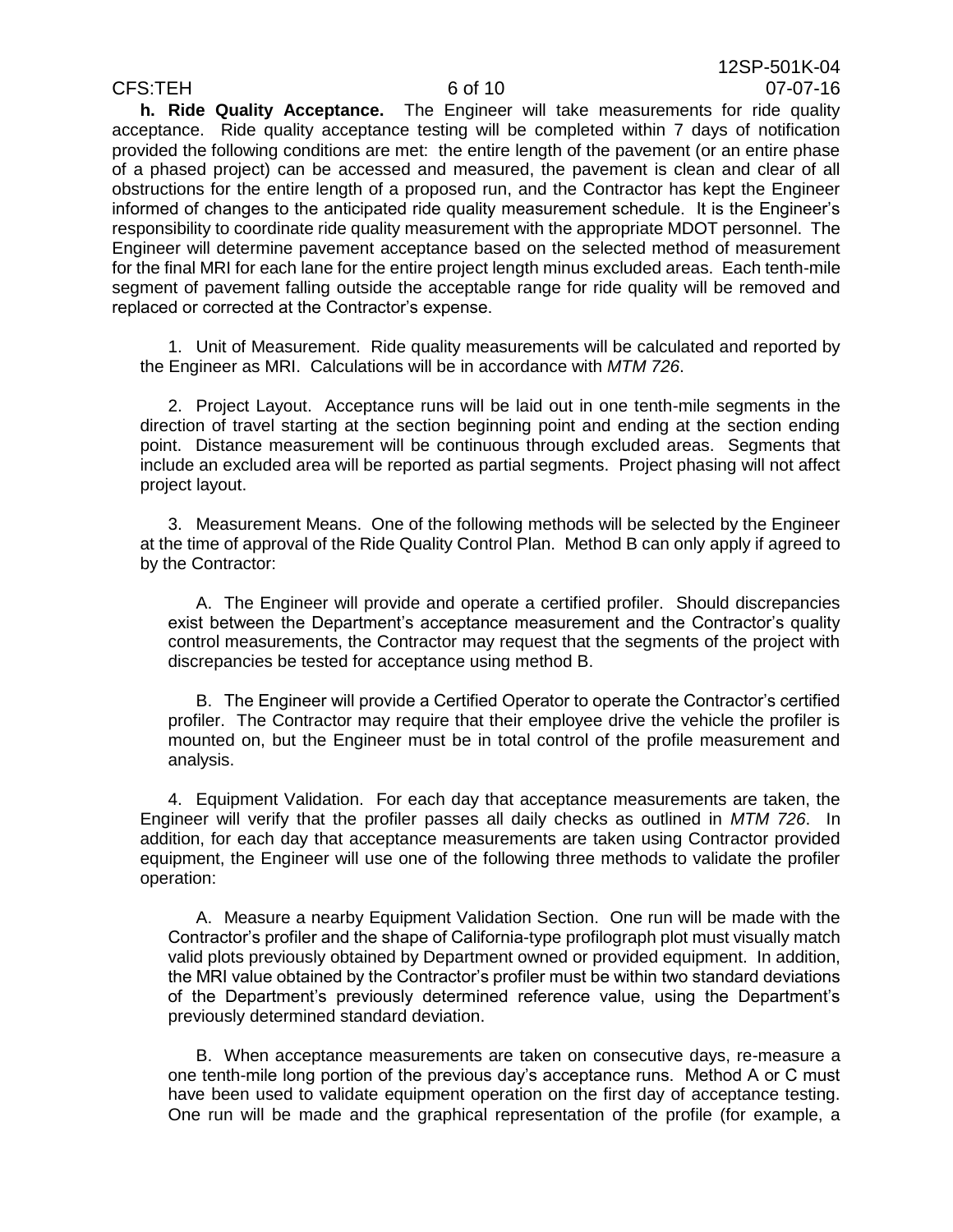California Profilograph plot) must visually match the valid plot previously obtained. In addition, the MRI value obtained must be within 5.7 percent of the previous day's value.

C. Measure a one tenth-mile long portion of the project with both Contractor- and Engineer-supplied equipment. One run will be made with each piece of equipment and the graphical representation of the profile (for example, a California Profilograph plot) must visually match. In addition, the MRI value obtained by the Contractor's equipment must be within 10 percent of the value obtained by the Engineer's equipment.

The Engineer may require equipment re-certification if measurements cannot be validated or the equipment repeatedly fails daily checks.

5. Calculation Method. The Engineer will calculate and report an MRI value for each tenth-mile segment and for the entire length of each lane in each section. Reported values will be rounded to the nearest whole number following the rounding method of *ASTM E 29*.

Segments less than a tenth of a mile in length will be reported as partial segments and the MRI calculation will account for the shorter length by using weighted averaging.

Ride quality on Class III sections will be measured by the Engineer before and after construction. The "before" measurement will be completed in the same construction season as the paving. The "after" measurement will be completed within 10 days after completion of each stage of paving. Before and after MRI values (for the entire lane length and for each tenth-mile segment) will be compared to calculate the percentage improvement in ride quality. Percent improvement values will be rounded to the nearest whole percent following the rounding method of *ASTM E 29*.

Acceptance test results will be made available to the Contractor within 7 calendar days of the run.

6. Ride Quality Requirements. Required ride quality values are given in the attached tables for each Class of Ride Quality. Each lane of each section must meet the criteria listed for both the entire length of the lane, and for each tenth-mile segment.

**i. Measurement Appeal Process.** Appeal only applies if method h.3.A is used for acceptance measurement. If the Engineer's acceptance measurements indicate corrective action is required and the Contractor's quality control measurements show no corrective action is required, the Contractor may request that the disputed segments be rerun and accepted based on method h.3.B. Any costs for maintaining traffic for appeal reruns will be borne by the party whose ride data are shown to be incorrect.

**j. Measurement and Payment.** All costs associated with quality control ride quality measurements are included in other items of work and will not be paid for separately.

All corrections within the limits of ride quality will be done at the Contractor's expense. In addition, all corrections required to bring excluded areas into compliance with the straightedge requirements of subsections 501.03.H or 602.03.I of the Standard Specifications for Construction, will be done at the Contractors expense.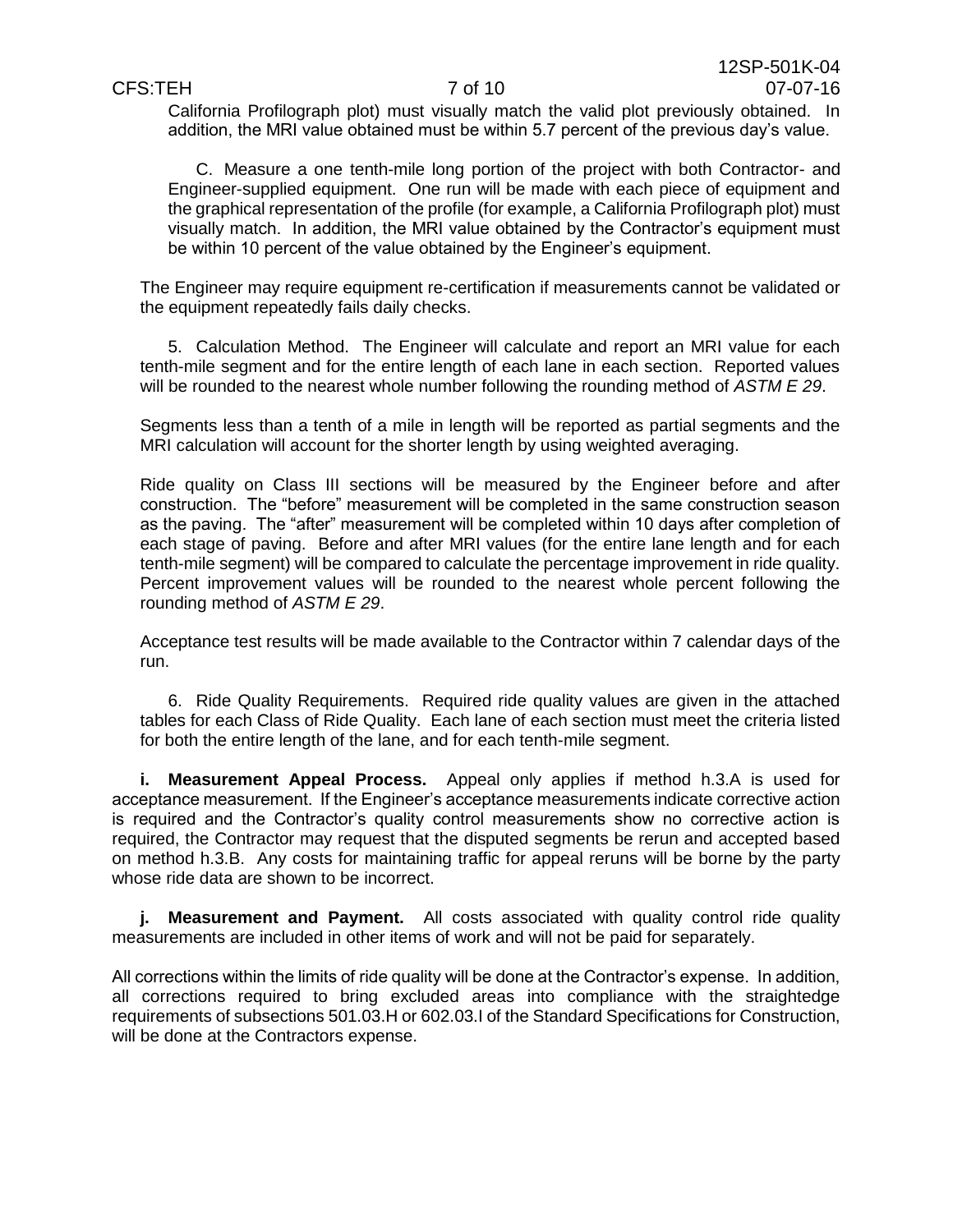| rapic 1. Thuc wually Reyulteritents (MR) for Design Opecus Orealer than 90 mpn |                                                        |                                                     |                                                |                                |                                      |  |  |  |
|--------------------------------------------------------------------------------|--------------------------------------------------------|-----------------------------------------------------|------------------------------------------------|--------------------------------|--------------------------------------|--|--|--|
| <b>Class</b>                                                                   | Work Type                                              | For Total Length of Lane                            |                                                | For Each Tenth-Mile<br>Segment | Surface Irregularities<br>Subject to |  |  |  |
|                                                                                |                                                        | Acceptable Range<br>(MRI)                           | Correction Limit (MRI)                         | Correction Limit (MRI)         | Correction (a)                       |  |  |  |
|                                                                                | <b>HMA Pavement (Excluding</b><br><b>Bridge Decks)</b> | $0 - 70$                                            | > 70                                           | $> 75$                         | $> 0.3$ inch in 25 feet              |  |  |  |
|                                                                                | Concrete Pavement (Excluding<br><b>Bridge Decks)</b>   | $0 - 70$                                            | > 70                                           | > 75                           | $> 0.3$ inch in 25 feet              |  |  |  |
|                                                                                | Bridge Decks (b)                                       | $0 - 130$                                           | >130                                           | N/A                            | $> 1/8$ inch in 10 feet              |  |  |  |
| $\mathbf{II}$                                                                  | HMA or Composite Pavement<br>(2 or more lifts)         | $0 - 75$                                            | > 75                                           | > 85                           | $> 0.3$ inch in 25 feet              |  |  |  |
| Ш                                                                              | <b>Concrete Pavement</b>                               | $0 - 75$                                            | > 75                                           | > 85                           | $> 0.3$ inch in 25 feet              |  |  |  |
| III                                                                            | Single Course HMA Overlay<br>(with milling)            | $\geq$ 25% Improvement (c)                          | < 25% Improvement<br>(c)                       | >Initial MRI (c)               | N/A                                  |  |  |  |
| $\mathbf{III}$                                                                 | Single Course HMA Overlay<br>(without milling)         | $\geq$ 20% Improvement if<br>initial MRI is $> 165$ | < 20% Improvement if<br>initial MRI is $> 165$ | > Initial MRI (c)              | N/A                                  |  |  |  |
|                                                                                |                                                        | < 105 if the initial MRI is<br>$≤ 165.$             | > 105 if the initial MRI<br>is $\leq 165$ .    | > Initial MRI (c)              | N/A                                  |  |  |  |
| III                                                                            | Diamond Grinding                                       | $\geq$ 40% Improvement (d)                          | < 40% Improvement<br>(d)                       | < 30% Improvement (d)          | $> 0.3$ inch in 25 feet              |  |  |  |
| IV                                                                             | <b>HMA Pavement</b>                                    | N/A                                                 | N/A                                            | N/A                            | (e)                                  |  |  |  |
| IV                                                                             | <b>Concrete Pavement</b>                               | N/A                                                 | N/A                                            | N/A                            | (f)                                  |  |  |  |

### **Table 1: Ride Quality Requirements (MRI) for Design Speeds Greater than 50 mph**

a. See Section f of this special provision.

b. Includes all new bridge decks, and all shallow and deep concrete overlays within Class I sections.

c. Requirement waived if final MRI ≤ 85.

d. Requirement waived if final MRI  $\leq$  75.

e. See subsection 501.03.H of the Standard Specifications for Construction.

f. See subsection 602.03.I of the Standard Specifications for Construction.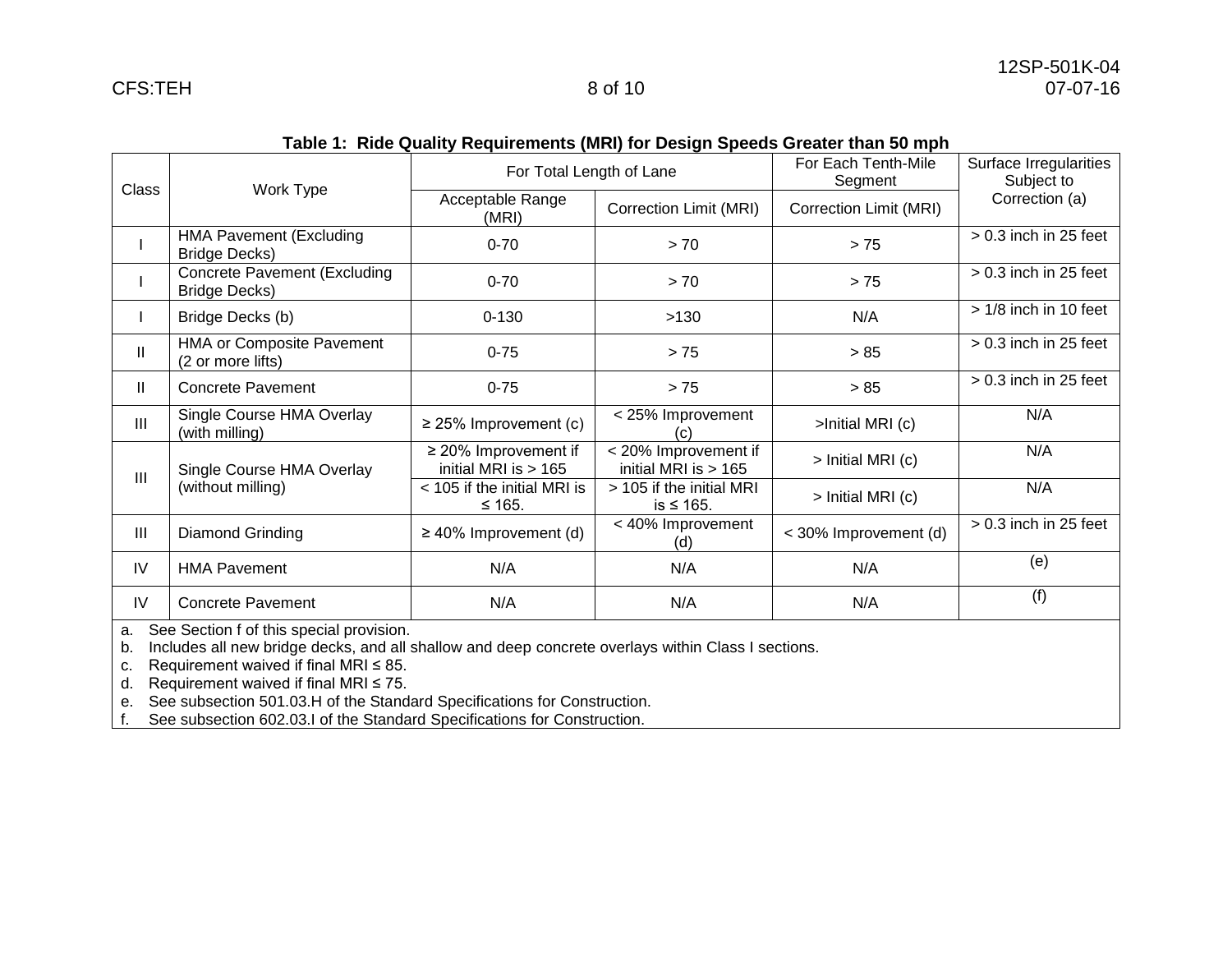| Class                                                                                                                                                                                 | Work Type                                             | For Total Length of Lane                            |                                                | For Each Tenth-Mile<br>Segment | Surface Irregularities<br>Subject to Correction |  |
|---------------------------------------------------------------------------------------------------------------------------------------------------------------------------------------|-------------------------------------------------------|-----------------------------------------------------|------------------------------------------------|--------------------------------|-------------------------------------------------|--|
|                                                                                                                                                                                       |                                                       | Acceptable Range<br>(MRI)                           | Correction Limit (MRI)                         | Correction Limit (MRI)         | (a)                                             |  |
| $\mathbf{II}$                                                                                                                                                                         | <b>HMA or Composite Pavement</b><br>(2 or more lifts) | $0 - 100$                                           | >100                                           | >125                           | $> 0.5$ inch in 25 feet                         |  |
| $\mathbf{I}$                                                                                                                                                                          | <b>Concrete Pavement</b>                              | $0 - 100$                                           | >100                                           | >125                           | $> 0.5$ inch in 25 feet                         |  |
| III                                                                                                                                                                                   | Single Course HMA Overlay<br>(with milling)           | $\geq$ 25% Improvement (b)                          | < 25% Improvement (b)                          | > Initial MRI (b)              | N/A                                             |  |
| Ш                                                                                                                                                                                     | Single Course HMA Overlay<br>(without milling)        | $\geq$ 20% Improvement if<br>initial MRI is $> 165$ | < 20% Improvement if<br>initial MRI is $> 165$ | > Initial MRI (b)              | N/A                                             |  |
|                                                                                                                                                                                       |                                                       | < 105 if the initial MRI is<br>≤ 165                | > 105 if the initial MRI is<br>≤ 165           | > Initial MRI (b)              | N/A                                             |  |
| III                                                                                                                                                                                   | Diamond Grinding                                      | $\geq$ 40% Improvement (b)                          | < 40% Improvement (b)                          | < 30% Improvement (b)          | $> 0.3$ inch in 25 feet                         |  |
| IV                                                                                                                                                                                    | <b>HMA Pavement</b>                                   | N/A                                                 | N/A                                            | N/A                            | (c)                                             |  |
| IV                                                                                                                                                                                    | <b>Concrete Pavement</b>                              | N/A                                                 | N/A                                            | N/A                            | (d)                                             |  |
| See section f of this special provision.<br>a.<br>Requirement waived if final MRI $\leq$ 100.<br>b.<br>See subsection 501.03.H of the Standard Specifications for Construction.<br>c. |                                                       |                                                     |                                                |                                |                                                 |  |

## **Table 2: Ride Quality Requirements (MRI) for Design Speeds 30 to 50 mph**

d. See subsection 602.03.I of the Standard Specifications for Construction.